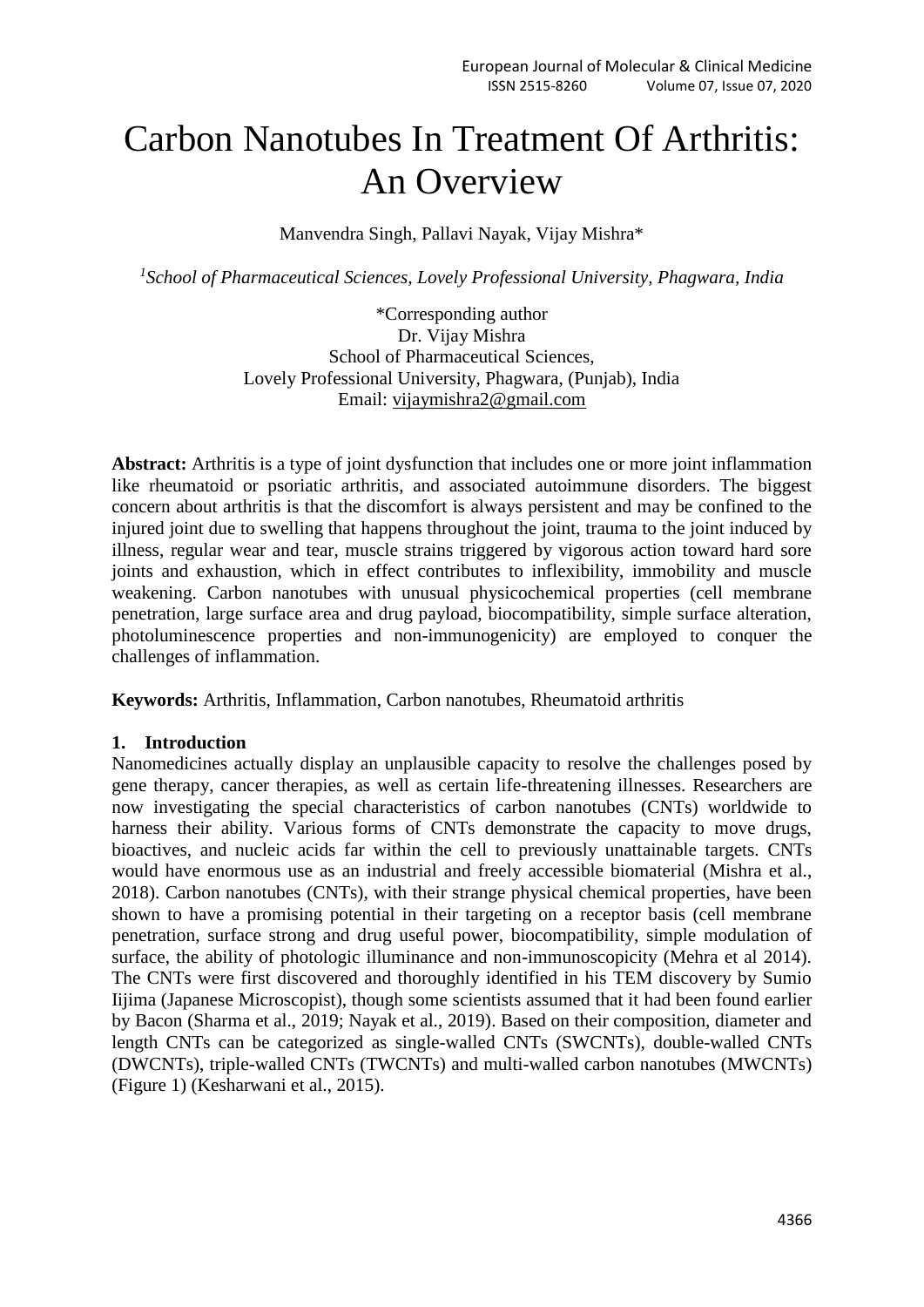

Figure 1: Different categories of CNTs

#### **2. Arthritis**

It is a category of diseases which harm the body joints of a person or animal. "Arthritis" indicates bone or muscle joint inflammation. Arthritis has the ability to inflict discomfort, swelling and stiffness. Getting moved with arthritis will hurt. Arthritis is a chronic disease. The most severe type of arthritis is osteoarthritis. This can impact both the body's bigger and smaller joints, like elbows, ankles, feet, spine, hip, and knee. Essentially, the condition is one developed by regular wear and tear of the joint; however, osteoarthritis can also arise as a consequence of injury(Bhatia *et al*., 2013; Sharma *et al*., 2019). Osteoarthritis occurs in the cartilage, allowing the two opposite bones to erode towards each other. Typically, during operations, the disorder begins with mild discomfort, but eventually the discomfort may be constant, and also manifest when in a state of rest. Solid tissue bonds, or ligaments, bind the bones, which tend to support the joint. Both muscles and tendons protect the joints and help to travel. The region inside or near a joint becomes inflamed with arthritis, causing inflammation, weakness and even trouble moving (Shweta et al., 2014). Rheumatoid arthritis (RA) is a hereditary inflammatory condition marked by persistent inflammation of the joint that eventually results in serious impairment and premature death. The disease's pathogenesis includes preclinical RA, hereditary factors and environmental factors (Thakur et al., 2016).

The first documented signs of human arthritis date to 4500 BC (Joel et al., 2005; Blumberg and Sokoloff, 1961). Arthritis was sometimes referred to in early literature as the most prevalent ailment among prehistoric inhabitants (Diplodocus, 1992). It was reported in Native American skeletal remains discovered in Tennessee (Wayback Machine Medical News 2010).

## **3. Classification of Arthritis**

#### **3.1. Osteoarthritis**

Osteoarthritis is the world's most severe joint condition, impacting an estimated 10 % of men and 18 % of women over the age of 60. The pain and loss of function that weaken; the resulting socio-economic burden in developing countries is high, costing between 1-2.5% of gross domestic product. Traditionally, therapy for osteoarthritis consists of pain reduction with end-stage joint replacement. Osteoarthritis was previously treated as a solely mechanical cartilage loss disorder, but it is now understood to be a dynamic illness involving the whole joint, in which matrix protease activation plays a crucial function. The likelihood that multiple risk factors can give rise to osteoarthritis via a specific end pathway offers possible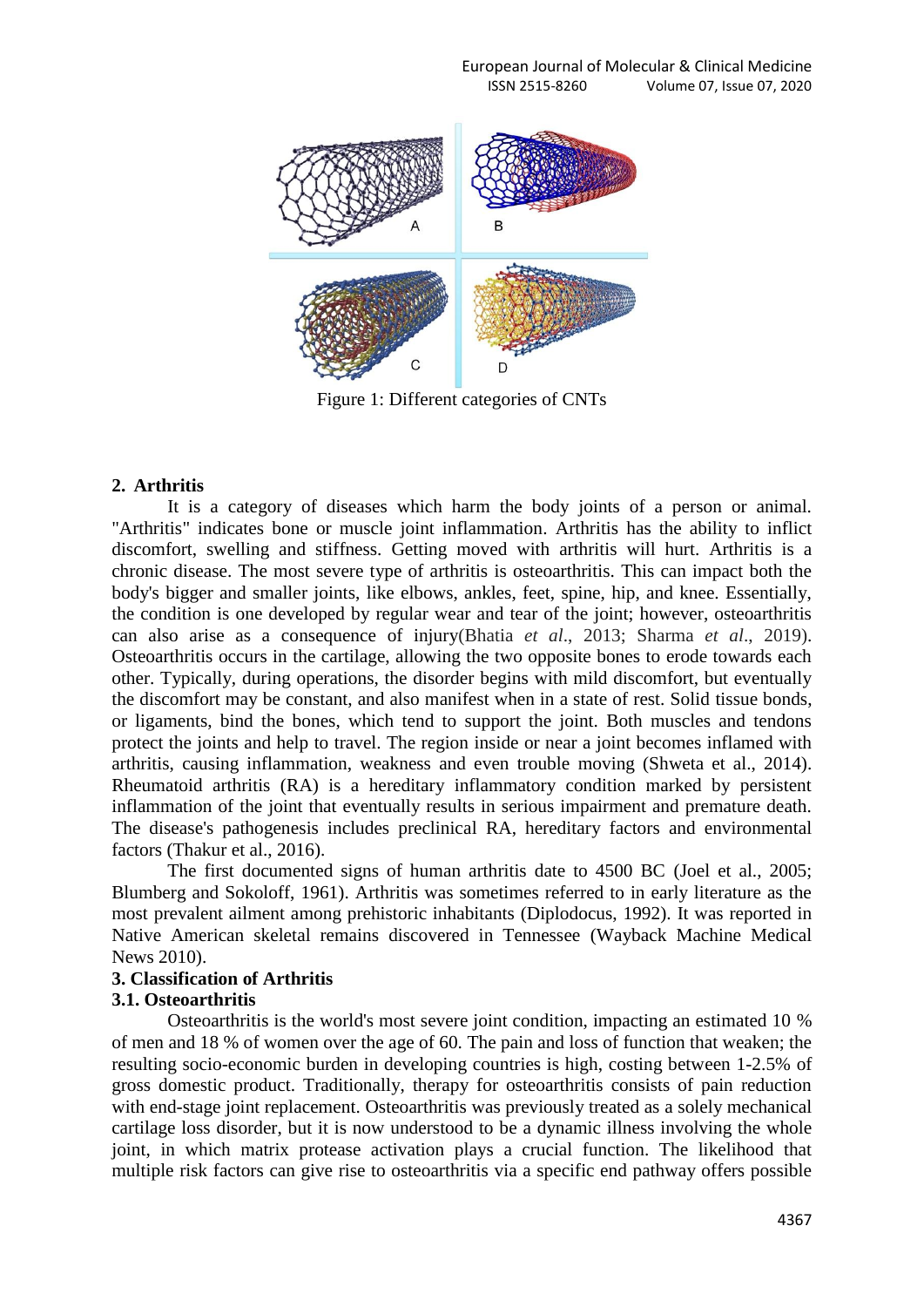therapy. Cartilage, subchondral bone and synovium potentially all play a vital role in pathogenesis of the disorder, and there might even be correlations with systemic inflammation (Glyn-Jones et al., 2015).

## **3.2. Adult-onset Still's disease**

Adult-onset Still's disease (AoSD) was first identified by Bywaters in the early 1970s as an inflammatory disorder that appeared in young adults, very close to the childhood-onset Still's disease, currently named systemic-onset juvenile idiopathic arthritis (SoJIA), identified by Sir Still a century earlier. While the disease's precise pathogenic pathways remain unclear, significant progress was made first to validate the homology between AoSD and SoJIA, and then the condition became the model of non-family, or intermittent, systemic autoinflammatory disorders (SAID) (Efthimiou et al., 2020). The AoSD is a severe, autoinflammatory, idiopathic, neurological condition. Patients may pose with "Still's triad," inflammation, salmon-colored evanescent rash, and regular or double regular fevers, but there are numerous atypical instances. Described by George Still in children as early as 1896 and further defined in 1971 by Eric Bywaters who had an adult onset of symptoms, "Still's disease" has come to describe a continuum between chronic juvenile idiopathic arthritis (SJIA) at one end and AoSD at the other, depending on age between emergence of symptoms (Mitrovic et al., 2019).

## **3.3. Gout and pseudo-gout**

Gout and Pseudogout are popular forms of aged inflammatory joint disease. In comparison, the concomitant pseudogout diagnosis was focused primarily on the radiological findings of calcification, with few studies in the literature documenting the unique microscopic findings of both forms of crystals in the same joint. Gout, one of the most common types of inflammatory arthritis, is marked by extreme joint discomfort, which sometimes interferes with everyday operations or avoids them. A great deal has been achieved to elucidate the symptoms, diagnosis, and gout prevention. The gout usually occurs in the joints because of the aggregation of monosodium urate crystals leading to elevated amounts of serum uric acid. Successful therapies have been well developed, in the form of urate reduction drugs (Todd and Wright, 2020).

## **3.4. Ankylosing spondylitis**

It is a chronic inflammatory rheumatic condition that involves the axial spine, triggering inflammatory back pain signature, which may contribute to structural and functional impairments and reduction in quality of life. Ankylosing spondylitis is the main subtype and a significant consequence of an interrelated rheumatic disorder community currently called spondyloarthritides. The group's health characteristics include acute back pain, asymmetric peripheral oligoarthritis (mostly in the lower limbs), enthesitis, and particular involvement of the organ such as anterior uveitis, psoriasis, and persistent inflammatory bowel disease. Rare symptoms of ankylosing spondylitis include the aortic root presence and conduction disorders. Clinically distinguished are five subgroups: reactive spondyloarthritis, psoriatic spondyloarthritis, ankylosing spondylitis, inflammatory bowel disorder induced undifferentiated spondyloarthritis, and spondyloarthritis. The MHC class I molecule HLA B27 is the best known contributing factor, but many have yet to be found (Braun and Sieper, 2007).

## **3.5. Rheumatoid arthritis**

Rheumatoid arthritis (RA) is a significant cause of impairment. It occurred some thousand years ago in the early Native American populations but could not have originated in Europe until the  $17<sup>th</sup>$  century. Early studies of RA pathogenesis focused on autoantibodies and immune complexes. More specifically, autoantibodies 'involvement has been moving back to the forefront. Relevant clinical approaches may be developed depending on the pathogenic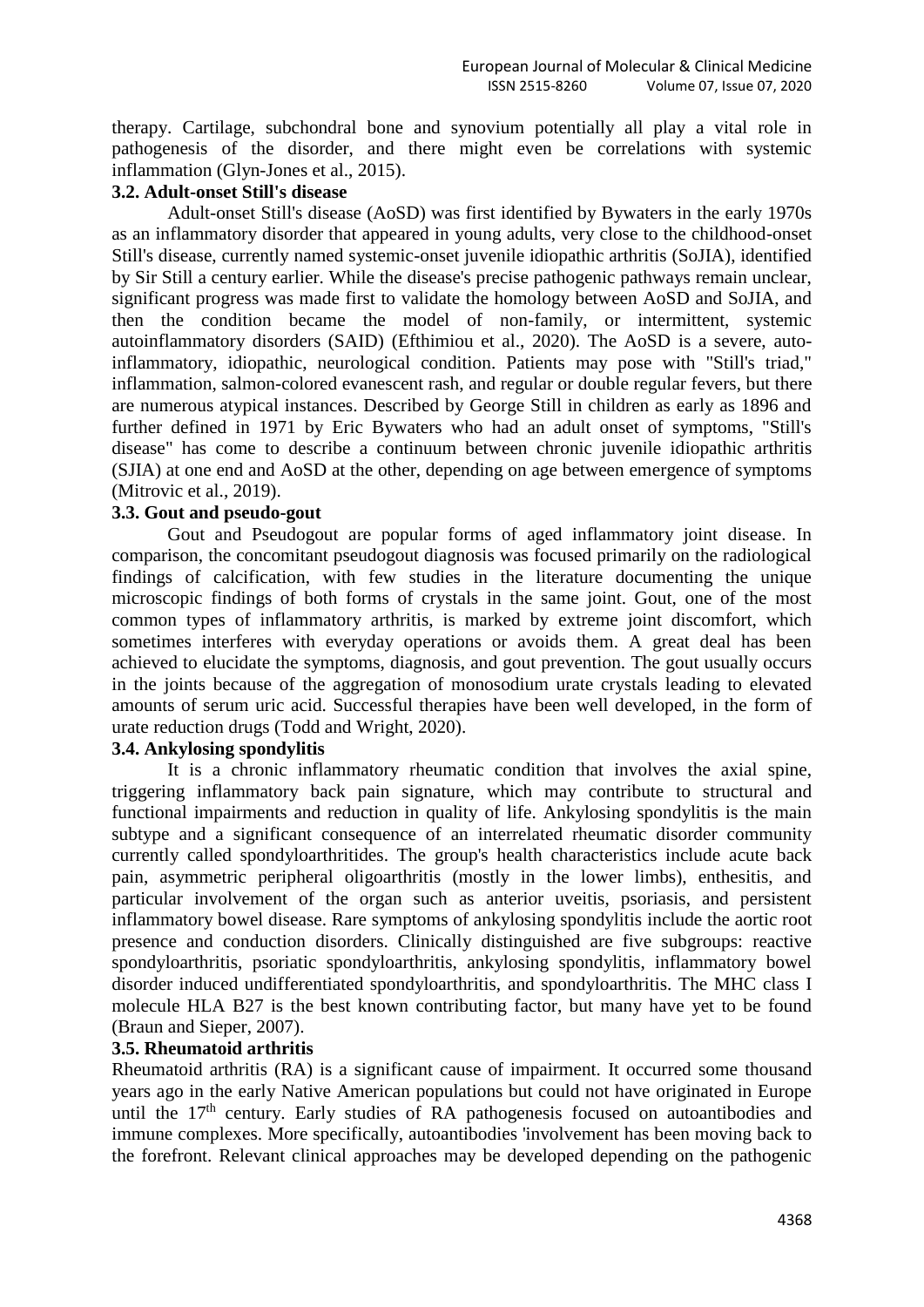pathways to inhibit synovial inflammation and joint damage (Firestein, 2003; Thakur et al., 2016).

## **3.6. Septic arthritis**

Chronic bacterial septic arthritis is a serious illness with a death rate of 15% and a strong likelihood of permanent loss of operation. The causative species are numerous, the most specific being contamination with *Staphylococcus aureus* (Baillet et al., 2019). In infants, septic arthritis is a serious problem, involving rapid treatment, synovial space drainage, and antimicrobial therapy to avoid bad outcomes. Hematogenous diffusion through the synovial joint is the most common form of transmission. Septic arthritis is usually seen in boys and involves more the weight-bearing joints (Alarcón et al., 2019).

## **3.7. Juvenile idiopathic arthritis**

It is a heterogeneous syndrome that describes childhood's most severe rheumatological disorder. In juvenile idiopathic arthritis (JIA) a number of cardiac manifestations were identified. The most severe systemic form is pericarditis and myocarditis, and heart failure is a life-threatening consequence of the macrophage activation syndrome. Among rheumatoid factor-positive polyarthritis and developmental ankylosing spondylitis, valvular cardiac disorder, the most usually aortic insufficiency, has arisen. The nature of the reported weakness in the role of the systolic and diastolic ventricle is uncertain because JIA is not correlated with an elevated incidence of ischemic heart disease or cardiac failure. There's always an unknown chance of early atherosclerosis. While several tests have indicated endothelial and vascular impairment, it has not been observed that the carotid intima-media thickness was reliably thicker than in stable samples. Despite reduced anaerobic health, the workout ability of children with chronic arthritis is preserved independent of the level of illness operation (Figure 2) (Ravelli et al., 2017).



Figure 2: Classification of arthritis

# **4. Carbon nanotubes in treatment of Arthiritis**

Lee et al., a non-particulate glucocorticoid (GC) treated dexamethasone (DEX) to suppress anti-inflammatory reaction, has been extensively used in the diagnosis of numerous diseases such as inflammation, obesity, asthma, chronic obstructive pulmonary disorder, cerebral edema, and multiple sclerosis; However, repeated and/or high-dose GC therapy can cause some severe adverse effects (arthropathy of Charcot, hyperglycemia, osteoporosis,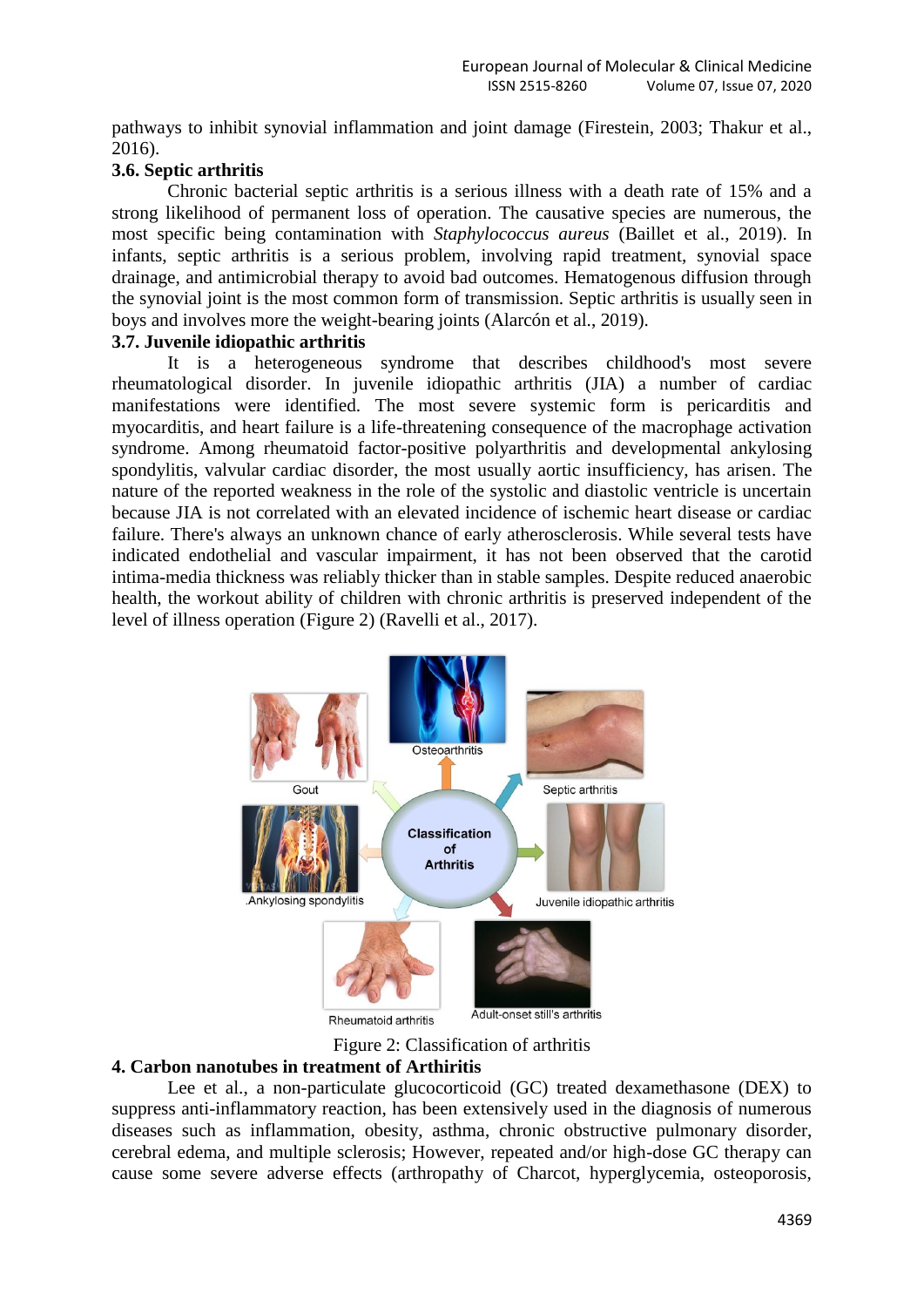syndrome of Cushing and adrenal insufficiency etc.). Throughout this analysis, DEX-carbon nanotube (CNT) integrates enhanced intracellular drug distribution by increased caveolindependent endocytosis, and eventually suppressed the production of large pro-inflammatory cytokines throughout human fibroblast-like synoviocytes (FLS)-stimulated tumor necrosis factor- $\alpha$  (TNF- $\alpha$ ) at low concentrations (Lee et al., 2017).

Lee et al., examined the repeated intra-articular corticosteroid treatments for the diagnosis of synovial inflammation in advanced arthritis are unavoidable. Nevertheless, the application of corticosteroids in the short and long term typically causes severe adverse effects. This research shows that corticosteroid (triamcinolone) conjugation on polyethyleneglycol (PEG)-modified MWCNTs improves intracellular drug distribution by enhanced lysosome transport and eventually suppresses the production of significant proinflammatory cytokines (i.e., TNF-a, IL-1b, and IL-6) and fibroblast-like synoviocyte matrix-1 and -3. In summary, low-dose triamcinolone conjugation with carbon nanotubes greatly reduced fibroblast-like synoviocyte inflammatory reaction by achieving extremely effective intracellular shipping, and proposed a possible drug candidate to overcome side effects correlated with traditional low-dose arthritis therapy (Lee et al., 2016).

Kayat et al., studied the CNTs anchored by folate to target an anti-arthritic medication, Methotrexate (MTX) to the arthritic inflammatory area. In vitro drug release in PBS (pH 7.4) was observed to be  $66.35 \pm 2.3$  and  $56.88 \pm 1.9\%$  in 24 h, from pristine MWCNTs and folate conjugated MWCNTs formulation, respectively. Folate conjugated MWCNTs greatly improved the %age inhibition of arthritis, biological half-life, and MTX delivery rate relative to naked MWCNTs filled with MTX, as well as free MTX. The current findings illustrate the ability of drug-loaded functional MWCNTs to alter the pharmacokinetics as well as the stable and optimized drug delivery mechanism (Kayat et al., 2015).

De et al. researched the manufacture and efficiency of a basic amperometric immunosensor system that could theoretically be used for the identification of autoimmune disease serum anti-citrullinated peptide antibodies (ACPAs). A synthetic peptide (CFFCP1) chimeric filaggrin-fibrin was used as a detector bolted to the surface of the multi-wall electrical transducer (MWCNT–PS) mounted on a CNT-polystyrene. Initially, the subsequent immunosensor technique was evaluated in sera of rabbits previously inoculated with the synthetic peptide and subsequently introduced in human sera to identify ACPAs. A comparative research was performed using blood donor control serum, which revealed the selectivity of the immunosensor response and its susceptibility to anti-CFFCP1 antibodies in RA patients (De et al., 2011).

## **5. Conclusion**

Carbon nanotubes have gained significant interest in the areas of medicinal and biomedicine. Important progress has been made in developing and optimizing medicines for the treatment of different diseases. Exploration of CNTs in biomedical applications is continuing, however has tremendous potential. Because a significant portion of the human body is made up of biomass, this is commonly known as a very biocompatible substance. Cells have been seen to develop on CNTs and no toxic impact occurs. The MWCNT – PS composite-based electrodes can be used to create an electrochemical immunosensor to rapidly diagnose arthritis.

## **6. References**

- [1]. Alarcón, A. E., Shetty, A. K., and Gedalia, A. (2019). Septic Arthritis in Children: Clinical Update. In *Infections and the Rheumatic Diseases* (pp. 29-40). Springer, Cham.
- [2]. Arthritis History Archived 2010-01-30 at the Wayback Machine Medical News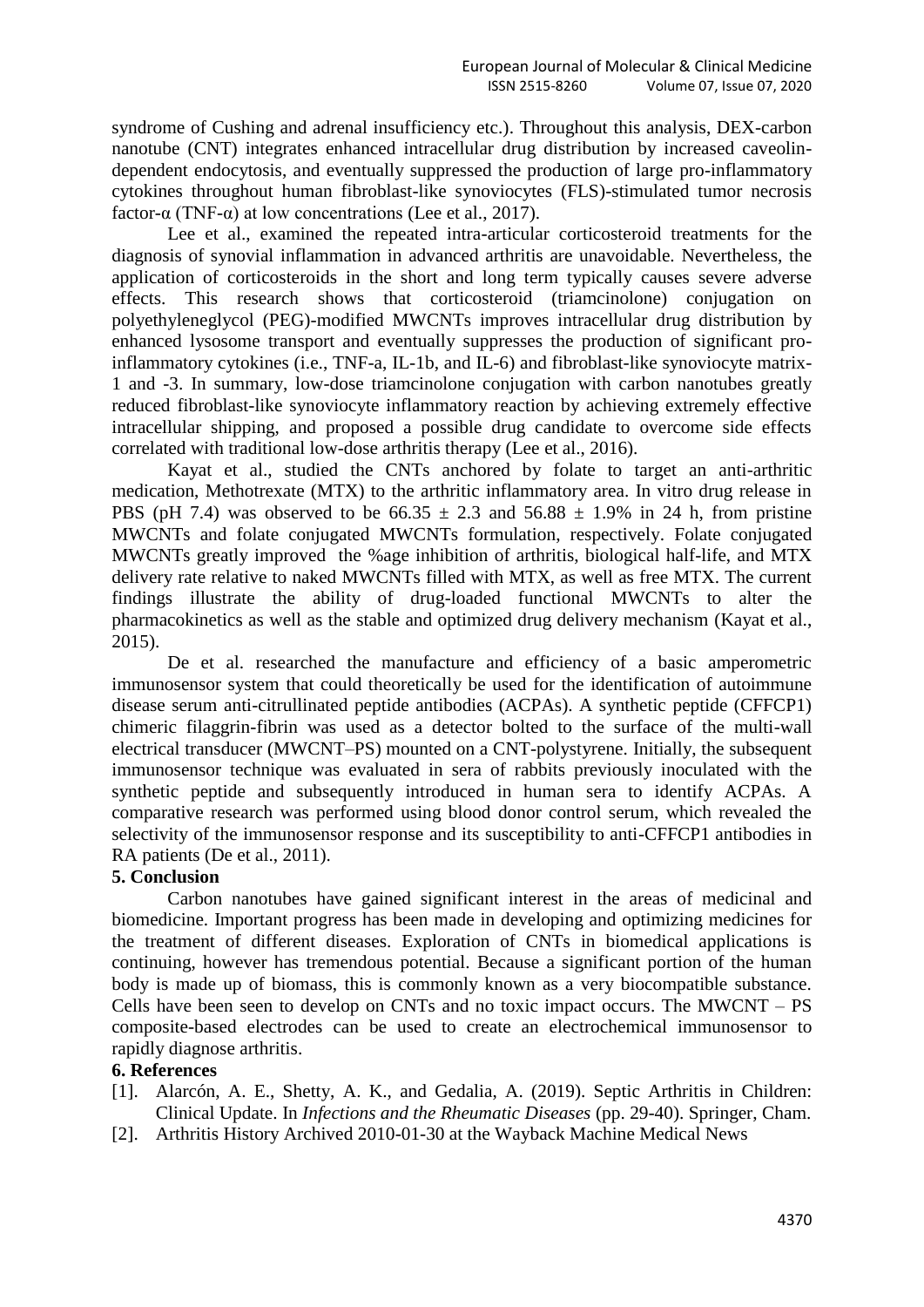- [3]. Baillet, A., Trocmé, C., Romand, X., Nguyen, C. M., Courtier, A., Toussaint, B., Gaudin, P., and Epaulard, O. (2019). Calprotectin discriminates septic arthritis from pseudogout and rheumatoid arthritis. *Rheumatology*, *58*(9), 1644-1648.
- [4]. Blumberg, B. S., and Sokoloff, L. (1961). Coalescence of caudal vertebrae in the giant dinosaur Diplodocus. Arthritis and Rheumatism: Official Journal of the American College of Rheumatology, 4(6), 592-601.
- [5]. Braun, J., and Sieper, J. (2007). Ankylosing spondylitis. The Lancet, 369(9570), 1379- 1390.
- [6]. Bridges, P. S. (1992). Prehistoric arthritis in the Americas. Annual Review of Anthropology, 21(1), 67-91.
- [7]. de Gracia Villa, M., Jiménez-Jorquera, C., Haro, I., Gomara, M. J., Sanmartí, R., Fernández-Sánchez, C., and Mendoza, E. (2011). Carbon nanotube composite peptidebased biosensors as putative diagnostic tools for rheumatoid arthritis. Biosensors and Bioelectronics, 27(1), 113-118.
- [8]. Efthimiou, P., and Yadlapati, S. (2019). Adult-Onset Still's Disease. In Auto-Inflammatory Syndromes (pp. 261-276). Springer, Cham.
- [9]. Firestein, G. S. (2003). Evolving concepts of rheumatoid arthritis. Nature, 423(6937), 356-361.
- [10]. Glyn-Jones, S., Palmer, A. J. R., Agricola, R., Price, A. J., Vincent, T. L., Weinans, H., and Carr, A. J. (2015). Osteoarthritis. The Lancet, 386(9991), 376-387.
- [11]. DeLisa, J. A., Gans, B. M., and Walsh, N. E. (Eds.). (2005). Physical medicine and rehabilitation: principles and practice (Vol. 1). Lippincott Williams and Wilkins.
- [12]. Kayat, J., Mehra, N. K., Gajbhiye, V., and Jain, N. K. (2016). Drug targeting to arthritic region via folic acid appended surface-engineered multi-walled carbon nanotubes. Journal of drug targeting, 24(4), 318-327.
- [13]. Kesharwani, P., Mishra, V., and Jain, N. K. (2015). Validating the anticancer potential of carbon nanotube-based therapeutics through cell line testing. Drug discovery today, 20(9), 1049-1060.
- [14]. Lee, Y. K., Choi, J. K., Kang, Y. J., Kim, H. W., Kim, S. W., Park, C. K., Khang, D., and Kim, S. H. (2016). Triamcinolone–carbon nanotube conjugation inhibits inflammation of human arthritis synovial fibroblasts. Journal of Materials Chemistry B, 4(9), 1660-1671.
- [15]. Lee, Y. K., Kim, S. W., Park, J. Y., Kang, W. C., Kang, Y. J., and Khang, D. (2017). Suppression of human arthritis synovial fibroblasts inflammation using dexamethasonecarbon nanotubes via increasing caveolin-dependent endocytosis and recovering mitochondrial membrane potential. International journal of nanomedicine, 12, 5761.
- [16]. Mehra, N. K., Mishra, V., and Jain, N. K. (2014). A review of ligand tethered surface engineered carbon nanotubes. Biomaterials, 35(4), 1267-1283.
- [17]. Mishra, V., Kesharwani, P., and Jain, N. K. (2018). Biomedical applications and toxicological aspects of functionalized carbon nanotubes. Critical Reviews™ in Therapeutic Drug Carrier Systems, 35(4).
- [18]. Mitrovic, S., Feist, E., and Fautrel, B. (2020). Adult-Onset Still's Disease. In Periodic and Non-Periodic Fevers (pp. 93-132). Springer, Cham.
- [19]. Nayak, P., Singh, M., and Mishra, V. (2019). Carbon-Based Nanotheranostics. *Think India Journal*, *22*(16), 925-934.
- [20]. Ravelli, A., Schiappapietra, B., Verazza, S., and Martini, A. (2017). Juvenile idiopathic arthritis. In The Heart in Rheumatic, Autoimmune and Inflammatory Diseases (pp. 167- 187). Academic Press.
- [21]. Sharma, N., Mishra, V., Singh, M., and Nayak, P. (2019). Carbon nanotubes in delivery of curcumin: An overview. Think India Journal, 22(16), 935-946.